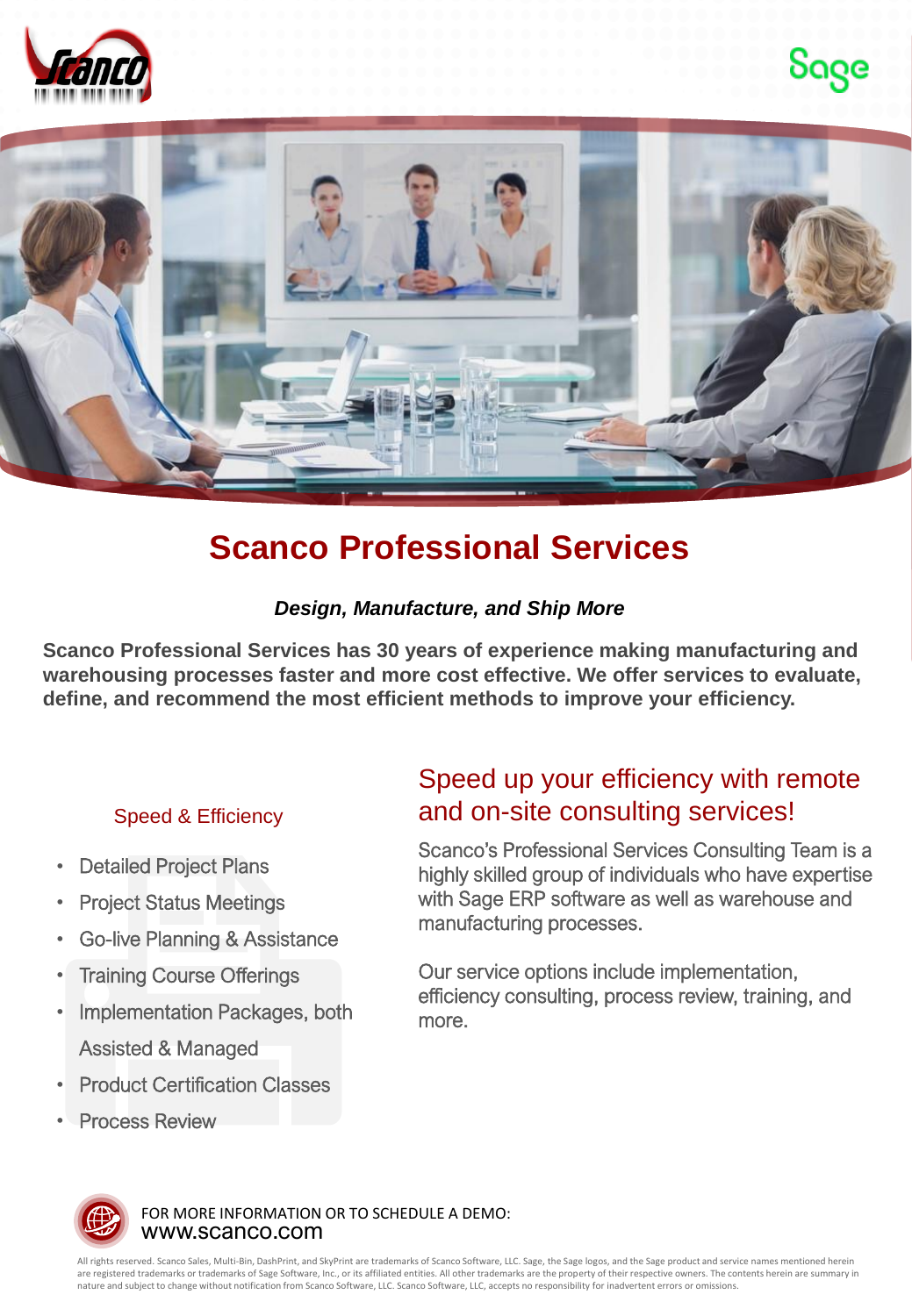# **Scanco Installation Services**

## **SCANCO ES FULL SERVICE...**

### Scanco Software Installation

#### *Includes*

- Pre-Sale Implementation Questionnaire
- Network Requirements Questionnaire
- Kick-off Meeting
- Multi-Bin installation files will be provided to the client or Sage reseller to perform.
- Test Installation and Live Installation of Scanco software performed during Scanco's normal business hours.
- **Go Live Checklist**

**Cost: \$1395 per product**

### Same Server *Includes* • Upgrade Questionnaire • Network Requirements Questionnaire • Test Upgrade and Live Upgrade of Scanco Software performed during Scanco's normal business hours **Cost: \$0\* \*Optional Multi-Bin Installation: \$1,895** New Server *Includes* • Upgrade Questionnaire • Network Requirements Questionnaire • Installation of Scanco Software on new Sage Server performed during Scanco's normal business hours **Cost: \$1,995** Scanco Software Upgrades

\*Must be current on Scanco's Maintenance and Support contract.

![](_page_1_Picture_13.jpeg)

www.scanco.com FOR A FULL LIST OF FEATURES OR TO SCHEDULE A DEMO: